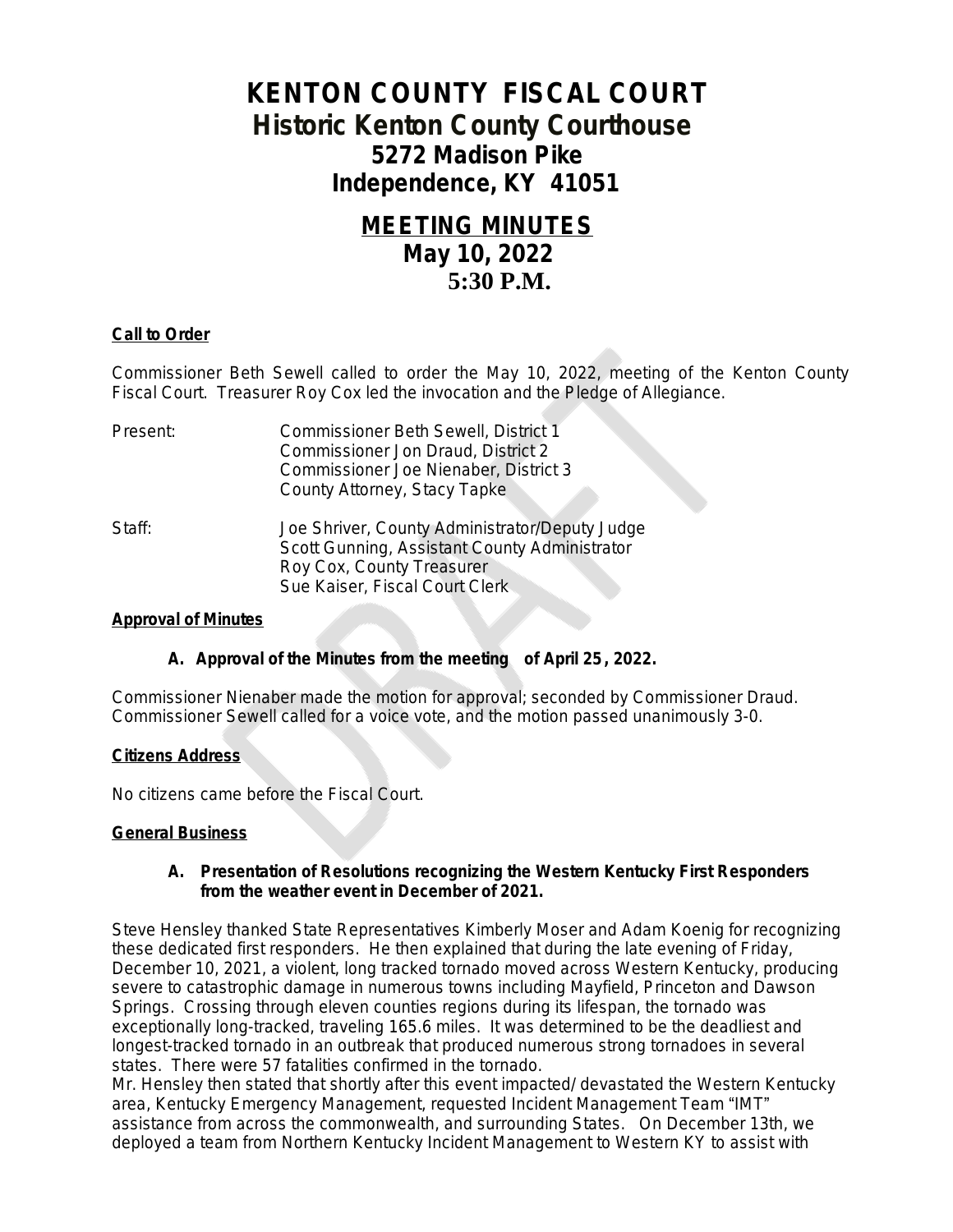"IMT" operations within their established Emergency operations center. The first day of operations, our NKY team members worked alongside the Western Kentucky "IMT" members , which had been managing the event nonstop since it occurred on the evening of December 10th. After being briefed, as a result of the standardized ICS/IMT training, the NKY- IMT members assumed control of operations, until they were relieved by a New York "IMT" team on December 21st.

Mr. Hensley then stated that after receiving the request for assistance, without hesitation the dedicated members of our NKY-IMT team prepared to deploy. In preparation for this deployment, they packed sleeping bags, cots, food and water, as often times during these deployments, you find yourselves sleeping on the floors, in an adjacent office with limited access to food, water or other essential items that we take for granted during our daily lives.

Representative Moser then presented the dedicated "IMT" members that made the response Dec 13-21<sup>st</sup> with a Citation showing everyone's appreciation for all of their dedication. The "IMT" members included: Assistant Chief Mike Bloemer, Covington Fire Department, Public Works foreman, Rick Buster Kenton County Public Works, Captain Gary Helton, Kenton County Police Department, Chief Andrew Schierberg, Fort Mitchell Police Department, Deputy Director Ron Becker, Kenton County Homeland Security Emergency Management and Deputy Director Todd Schulkers, Kenton County Homeland Security Emergency Management. She thanked all of them for all of their hard work.

## **B. Presentation of a Proclamation declaring the week of May 15-21, 2022, as Public Works Week.**

Commissioner Sewell presented Nick Hendrix with the proclamation, and thanked his team for all that they do. She stated that it is an honor to serve with them.

## **C. Presentation of a Proclamation declaring the week of May 1-May 7, 2022, as Corrections Officer Week.**

Commissioner Sewell presented Jailer Marc Fields with the proclamation, and congratulated his team.

#### **D. Presentation of a Proclamation declaring the week of May 15-May 21, 2022, as Police Week.**

Commissioner Sewell presented Chief Jones with the proclamation.

Commissioner Draud stated that it is an honor to be associated with the police in Northern Kentucky. Each of the organizations honored tonight are vital to our society, and Northern Kentucky has been very fortunate to have good protection from the various agencies. That is not always true in other parts of the country. Northern Kentucky is still a very civilized and good place to live. He congratulated all of the groups, and stated that he appreciates all of their efforts.

Commissioner Nienaber stated that he echoes everything that Dr. Draud said, and he believes that across Northern Kentucky the leadership is second to none throughout the region and the country. He appreciates all the agencies for their dedication.

# **E. Claims List dated May 6, 2022.**

There were no questions on the Claims List.

# **Resolutions**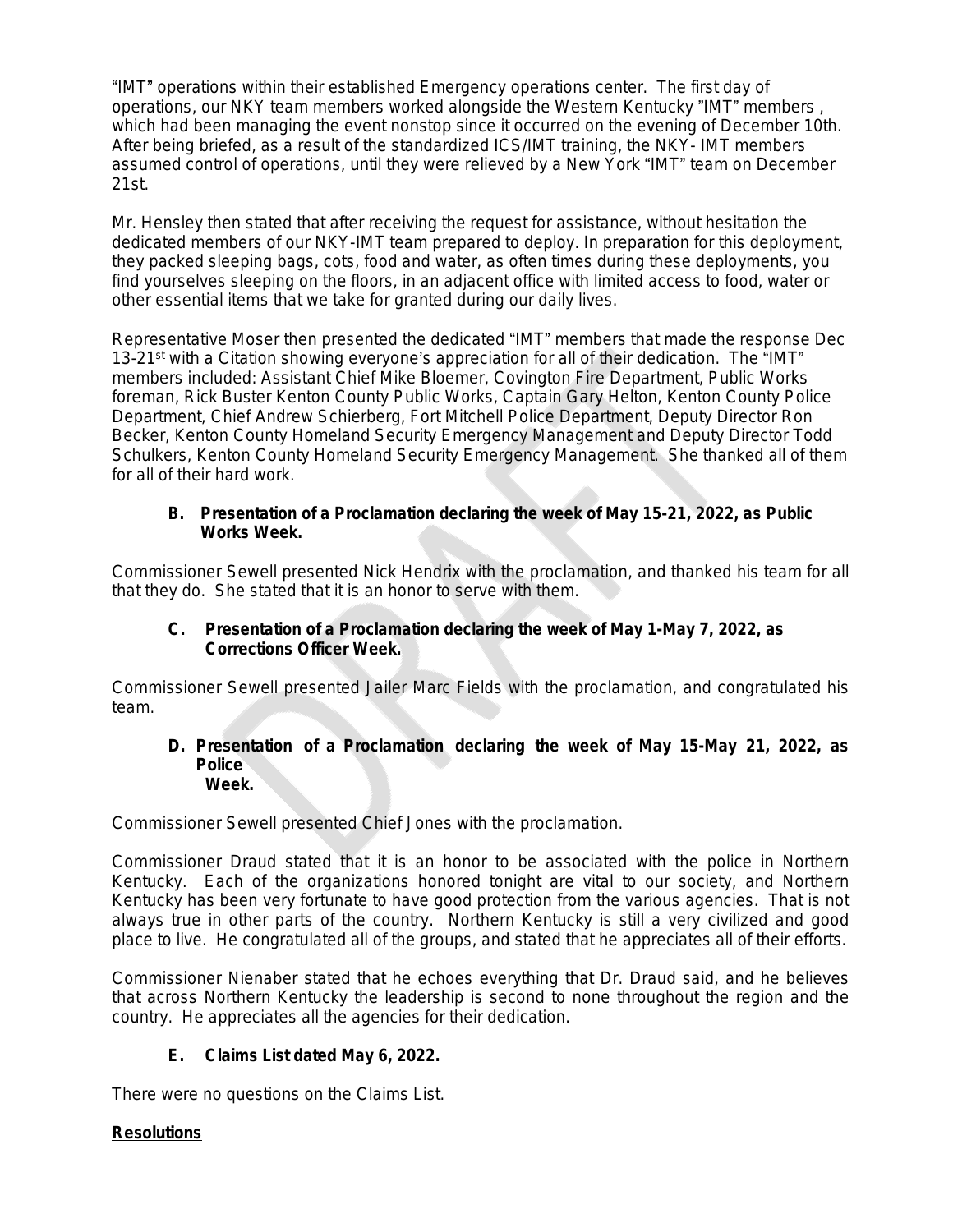#### **A. Resolution No. 22-01I A Resolution for the Kenton County Fiscal Court concerning Fiscal Year Budget Adjustments.**

Treasurer Roy Cox stated that the budget adjustments are for the following: \$8,000 for uniforms for newly hired Police Officers, \$2,500 to cover uniform cleaning expenses, \$5,000 for spay and neuter expenses for Animal Services, \$1,130,000 for construction for the new Police Auxiliary Building (bringing this forward from the 2023 budget because of project timing), \$15,000 for the Richardson Rd. Tennis/Pickleball Courts reconstruction and \$47,000 to cover the NKODCP and Addiction Helpline contribution.

Commissioner Draud asked where the pickleball courts will be?

Assistant County Administrator Scott Gunning answered that it will be a Richardson Rd.

Commissioner Draud made the motion for approval; seconded by Commissioner Nienaber. Commissioner Sewell called for a voice vote, and the motion passed unanimously 3-0.

#### **B. Resolution No. 22-09**

 **A Resolution adopting and approving the execution of a County Road Aid Coop Program Contract between the Fiscal Court and the Commonwealth of Kentucky, Transportation Cabinet, Department of Rural and Municipal Aid, for the fiscal year beginning July 1, 2022, as provided in the Kentucky Revised Statutes and accepting all roads and streets referred to therein as being a part of the County Road System.**

Commissioner Draud made the motion for approval; seconded by Commissioner Nienaber. Commissioner Sewell called for a voice vote, and the motion passed unanimously 3-0.

## **C. Resolution No. 22-10**

 **A Resolution of the Fiscal Court of the County of Kenton, Kentucky, acknowledging and approving the request of County Judge Executive Kris Knochelmann that he be and is hereby directed to proceed in the payment of payroll, insurances, utility bills, poll workers, postage, bond payments, CDBG grant payments, sales tax and refund payments as a standing order for FY 2022- 2023.**

Commissioner Nienaber made the motion for approval; seconded by Commissioner Draud. Commissioner Sewell called for a voice vote, and the motion passed unanimously 3-0.

#### **D. Resolution No. 22-11 A Resolution for the Kenton County Fiscal Court concerning shift differential pay for all hours worked from 3:00 pm. To 7:00 a.m. at the Kenton County Detention Center.**

County Administrator Joe Shriver explained that this Resolution and the next one grew out of our budget meetings this year. We had talked about a number of opportunities to retain or attract Deputies. It was determined that we could start these programs in the current budget, and it would still be sustainable. This Resolution and the next one have been verified by the Treasurer's Office. We want to start these as quickly as we can.

Commissioner Draud asked when this is starting?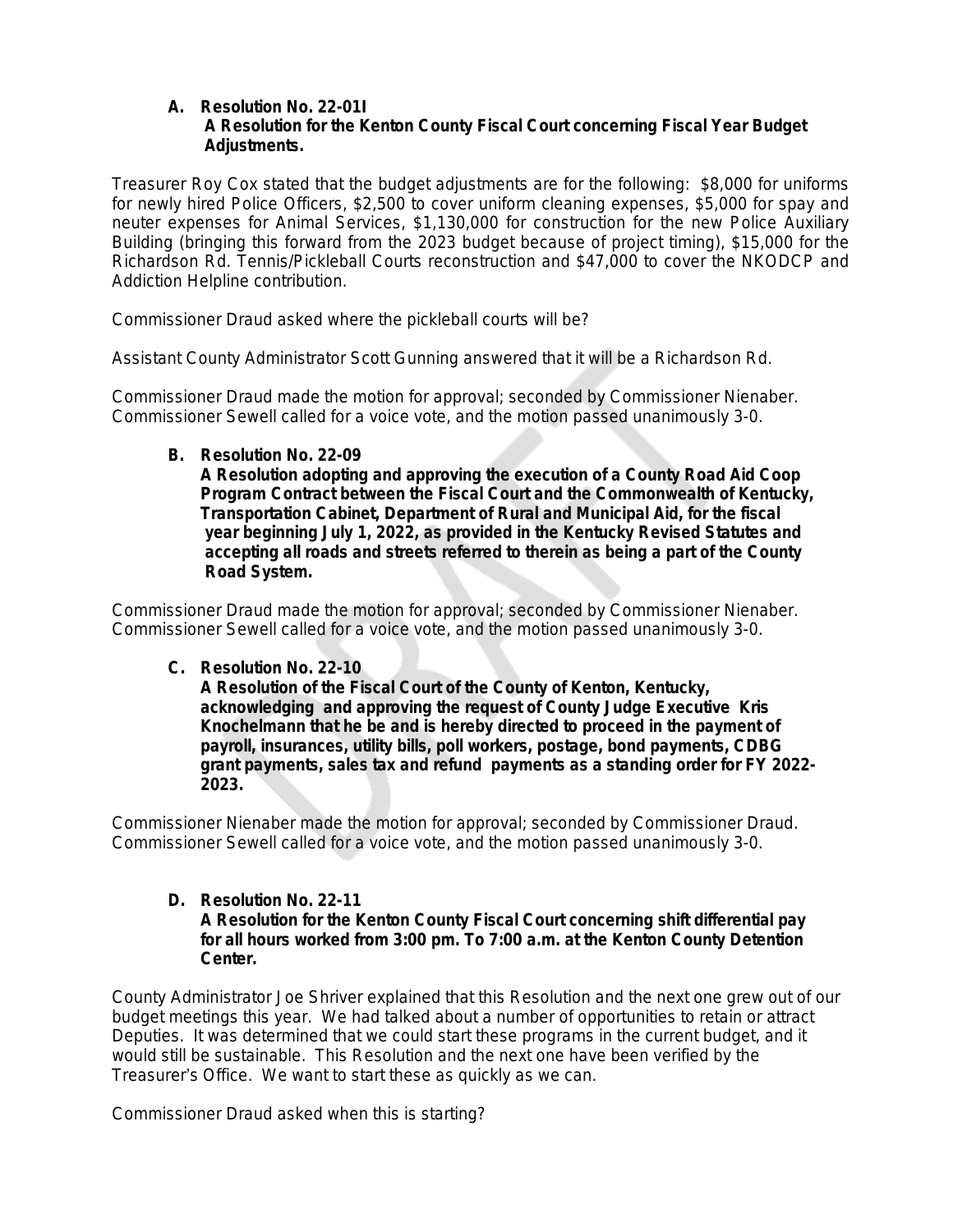Mr. Shriver answered that it will start as soon as this is approved. The second Resolution has a look back period based on hours worked. That wouldn't come out until a later date.

Commissioner Nienaber made the motion for approval; seconded by Commissioner Draud. Commissioner Sewell called for a voice vote, and the motion passed unanimously 3-0.

#### **E. Resolution No. 22-12 A Resolution for the Kenton County Fiscal Court approving attendance incentives of \$2,000.00 per annum for all hourly full time Kenton County Detention Center employees who work 2,080 hours annually in 2023, or 1,912 hours annually if the employee is also actively serving in the military.**

Mr. Shriver stated that this is an incentive for retention of employees.

Commissioner Draud asked what they have to do to earn the \$2,000?

Mr. Shriver answered that because we had a situation of folks being on leave, we need to have a minimum staff out there. We are attempting to incentivize the hours worked. To hit the 2,080 mark is not hard, as they work a lot of overtime. This is recognition of all of the hours the employees are working.

Commissioner Draud made the motion for approval; seconded by Commissioner Nienaber. Commissioner Sewell called for a voice vote, and the motion passed unanimously 3-0.

### **Ordinances**

#### **A. Ordinance 971.19** – **Second Reading An Ordinance of the Kenton County Fiscal Court, Kentucky, providing for a credit of its occupational license fee for new employees as part of an economic development project by Signode Industrial Group, LLC under the Kentucky Business Investment Program (KRS 154.32-010** –**KRS 154.32-100).**

County Administrator Joe Shriver stated that these are the Ordinances that Jeremy Worley from Tri-Ed spoke about at the last meeting.

Commissioner Draud asked if these are created in order to recruit?

Mr. Shriver answered that these are for expansions of existing companies, and this will create new jobs.

Commissioner Nienaber made the motion for approval; seconded by Commissioner Draud. Commissioner Sewell called for a voice vote, and the motion passed unanimously 3-0.

## **B. Ordinance 971.20** – **Second Reading**

**An Ordinance of the Kenton County Fiscal Court, Kentucky, providing for a credit of its occupational license fee for new employees as part of an economic development project by R.A. Jones and Co. under the Kentucky Business Investment Program (KRS 154.32-010** –**KRS 154.32-100).**

Commissioner Draud made the motion for approval; seconded by Commissioner Nienaber. Commissioner Sewell called for a voice vote, and the motion passed unanimously 3-0.

## **C. Ordinance 971.21** – **Second Reading**

**An Ordinance of the Kenton County Fiscal Court, Kentucky, providing for a credit of its occupational license fee for new employees as part of an economic**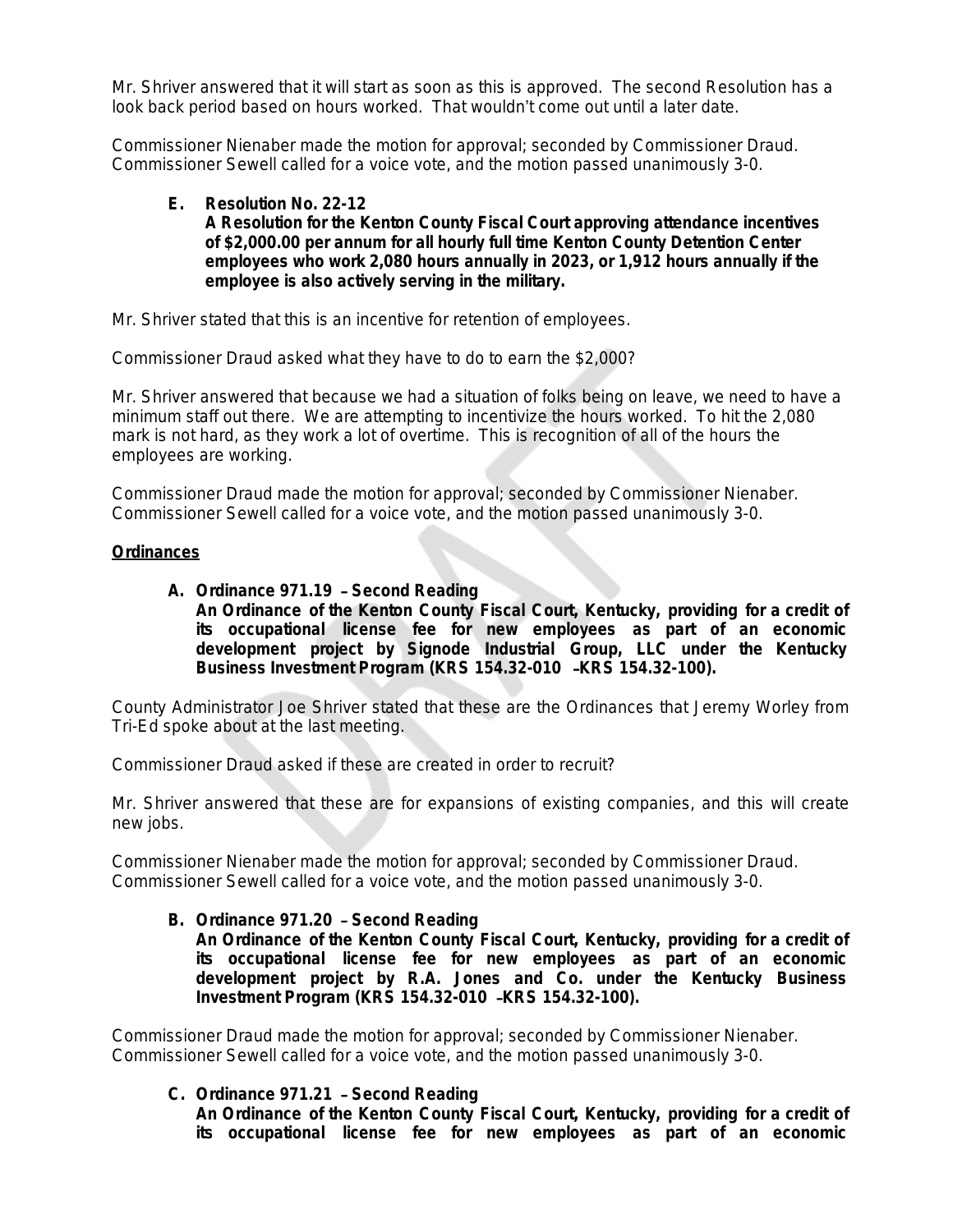### **development project by Regal Beloit America, Inc. DBA Regal Beloit-Power Transmission Solutions under the Kentucky Business Investment Program (KRS 154.32-010** –**KRS 154.32-100).**

County Administrator Joe Shriver stated that this is always audited, so we collect our current full rate on employees. Then we go back and look back in order to credit only for the new jobs.

Commissioner Nienaber made the motion for approval; seconded by Commissioner Draud. Commissioner Sewell called for a voice vote, and the motion passed unanimously 3-0.

#### **D. Ordinance 226.03** – **First Reading An Ordinance of the Kenton County Fiscal Court relating to the approval and adoption of the Kenton County Fiscal Court budget for the fiscal year 2022-2023.**

Treasurer Roy Cox stated that everyone received a copy of the budget, and what has been changed since the original meeting. He thanked all of the department heads for all of the work they do, and how much better they are getting with their budgets each year.

## **Consent Agenda**

**A. Exhibit No. 22-54**

 **Request approval of a proposal from Thoroughbred Engineering for special inspections for the construction of the Auxiliary Building at the Kenton County Police Department.**

**B. Exhibit No. 22-55**

 **Request approval of a lease agreement between the Kenton County Fiscal Court and the Kentucky Transportation Cabinet for the use of office space at the Kenton County Government Center in Covington.**

**C. Exhibit No. 22-56**

 **Request approval of a bid from Perkins-Carmack for the construction of the Police Auxiliary Building and request authorization for the Judge/Executive to execute all necessary documents related to the project**

**D. Exhibit No. 22-57**

 **Request approval of an agreement to implement a Bridge to Medications for Opioid Use Disorder program at the Kenton County Detention Center.**

**E. Exhibit No. 22-58 Request approval of an agreement for substance abuse and addiction treatment for** 

 **the Kenton County Detention Center.**

- **F. Exhibit No. 22-59 Request approval of a vehicle lease covered by a grant for the QRT Officer for the Kenton County Police Department.**
- **G. Exhibit No. 22-60 Request approval to surplus a 2018 Dodge Charger for the Kenton County Police Department.**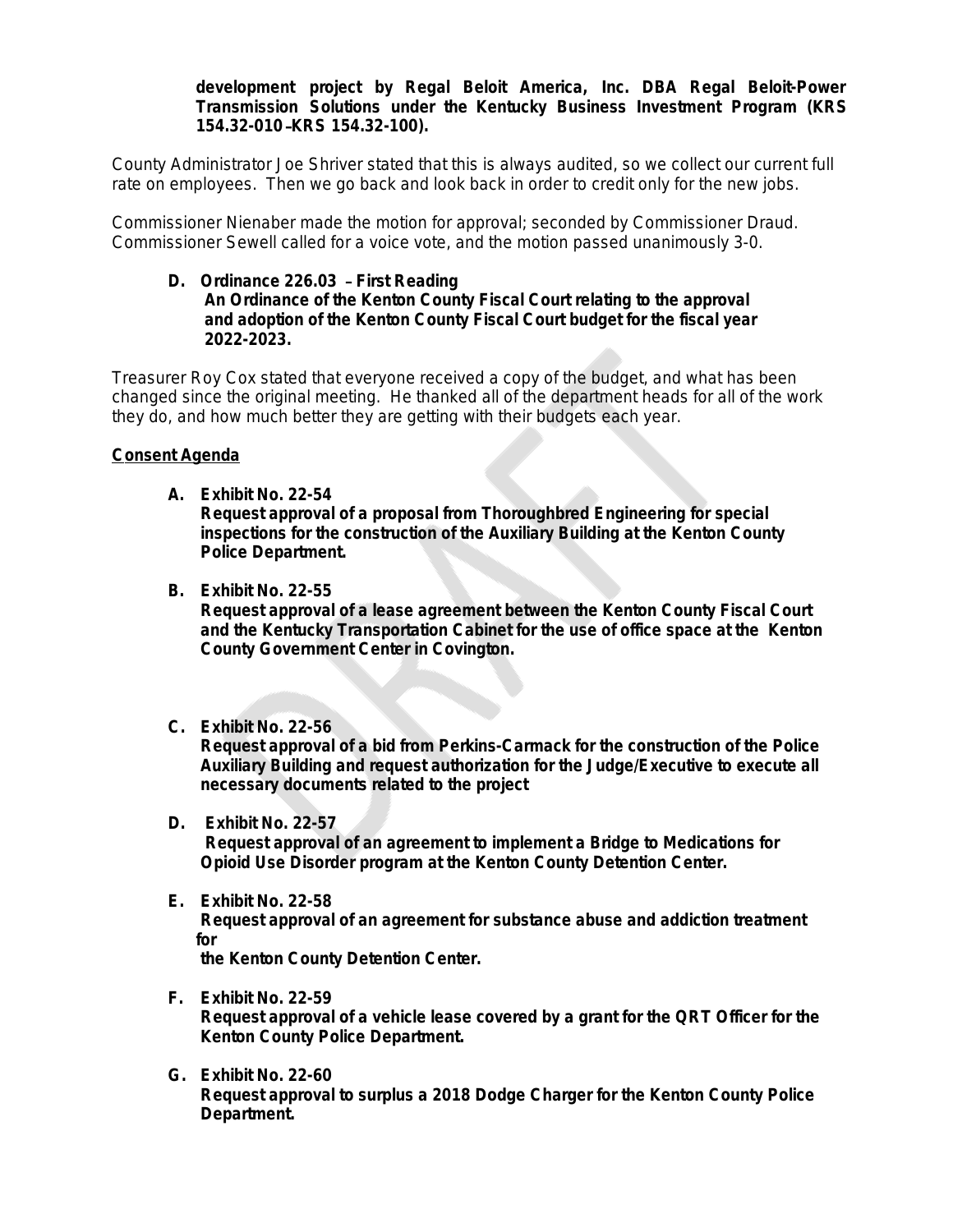- **H. Exhibit No. 22-61 Request approval to purchase a replacement vehicle for the Kenton County Police Department**
- **I. Exhibit No. 22-62 Request approval to award the Concrete bid to Boone Ready Mix for the Kenton County Public Works Department and the Kenton County Fiscal Court.**
- **J. Exhibit No. 22-63 Request approval to accept the bid from Tennis Technology for renovations of the tennis/pickle ball and basketball courts at Richardson Road Park.**

All items on the Consent Agenda were voted on together.

Commissioner Nienaber made the motion for approval; seconded by Commissioner Draud. Commissioner Sewell called for a voice vote, and the motion passed unanimously 3-0.

## **Executive Orders**

### **A. Executive Order 22-55 An Executive Order relating to the Fiscal Court approving the re-appointment of Pat Cook to the Independence Fire District Board.**

Commissioner Nienaber made the motion for approval; seconded by Commissioner Draud. Commissioner Sewell called for a voice vote, and the motion passed unanimously 3-0.

## **B. Executive Order 22-56 An Executive Order relating to the Fiscal Court approving the re-appointment of Missy Andress to the Elsmere Fire District Board.**

Commissioner Nienaber made the motion for approval; seconded by Commissioner Draud. Commissioner Sewell called for a voice vote, and the motion passed unanimously 3-0.

## **C. Executive Order 22-57**

## **An Executive Order relating to the Fiscal Court approving the retirement of Dennis Mobley as a Fleet Service Technician for the Kenton County Public Works Department.**

Commissioner Draud made the motion for approval; seconded by Commissioner Nienaber. Commissioner Sewell called for a voice vote, and the motion passed unanimously 3-0.

### **D. Executive Order 22-58 An Executive Order relating to the Fiscal Court approving the appointment of Rickey Vickers as a Fleet Services Technician for the Kenton County Public Works Department.**

Commissioner Nienaber made the motion for approval; seconded by Commissioner Draud. Commissioner Sewell called for a voice vote, and the motion passed unanimously 3-0.

## **E. Executive Order 22-59**

 **An Executive Order relating to the Fiscal Court approving the appointment of Ryan Daff as an Animal Control Officer for the Kenton County Animal Services Department.**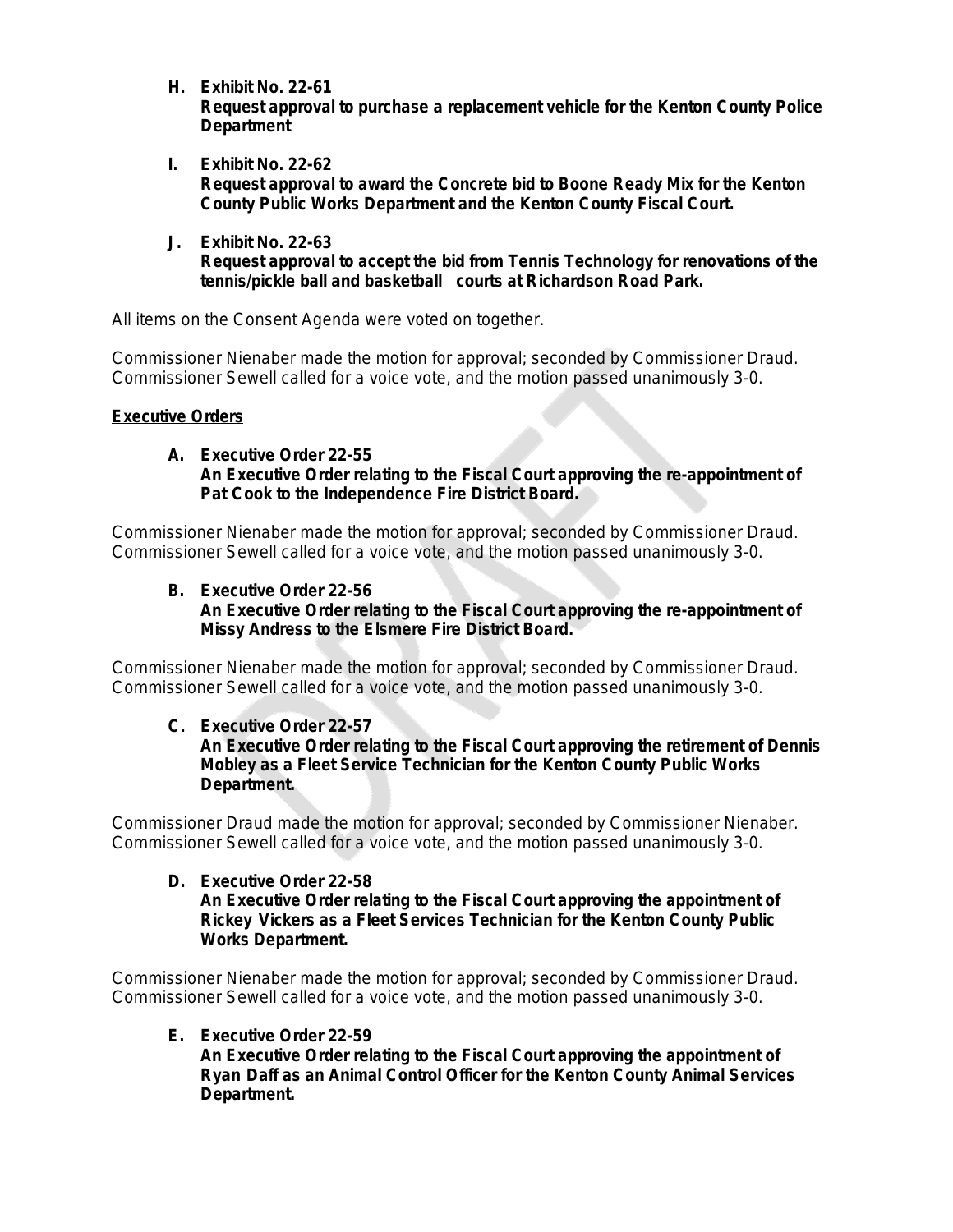Commissioner Draud made the motion for approval; seconded by Commissioner Nienaber. Commissioner Sewell called for a voice vote, and the motion passed unanimously 3-0.

### **F. Executive Order 22-60 An Executive Order relating to the Fiscal Court approving the resignation of Jeremy Sheehan as a Dispatcher for the Kenton County Emergency Communications Department.**

Commissioner Nienaber made the motion for approval; seconded by Commissioner Draud. Commissioner Sewell called for a voice vote, and the motion passed unanimously 3-0.

### **G. Executive Order 22-61 An Executive Order relating to the Fiscal Court approving the resignation of Anadia Rockey as a Dispatcher for the Kenton County Emergency Communications Department.**

Commissioner Nienaber made the motion for approval; seconded by Commissioner Draud. Commissioner Sewell called for a voice vote, and the motion passed unanimously 3-0.

#### **H. Executive Order 22-62 An Executive Order relating to the Fiscal Court approving the resignation of Jeri Branstutter as the Officer Manager for the Kenton County Animal Services Department.**

Commissioner Nienaber made the motion for approval; seconded by Commissioner Draud. Commissioner Sewell called for a voice vote, and the motion passed unanimously 3-0.

## **I. Executive Order 22-63**

 **An Executive Order relating to the Fiscal Court approving the resignation of Taylor Estes as an Animal Control Officer for the Kenton County Animal Services Department.**

Commissioner Nienaber made the motion for approval; seconded by Commissioner Draud. Commissioner Sewell called for a voice vote, and the motion passed unanimously 3-0.

#### **J. Executive Order 22-64 An Executive Order relating to the Fiscal Court approving the termination (deceased) of Shana Holtkamp as Accounts Payable for the Kenton County Treasury Department.**

Commissioner Sewell stated that she is sure we would all like to say what a beloved friend and co-worker Shana was. We send our prayers and condolences to her family.

Commissioner Draud made the motion for approval; seconded by Commissioner Nienaber. Commissioner Sewell called for a voice vote, and the motion passed unanimously 3-0.

# **K. Executive Order 22-65**

## **An Executive Order relating to the Fiscal Court approving the resignation of Jacob Salatin as a recruit for the Kenton County Police Department.**

Commissioner Nienaber made the motion for approval; seconded by Commissioner Draud. Commissioner Sewell called for a voice vote, and the motion passed unanimously 3-0.

# **Administrative Reporting**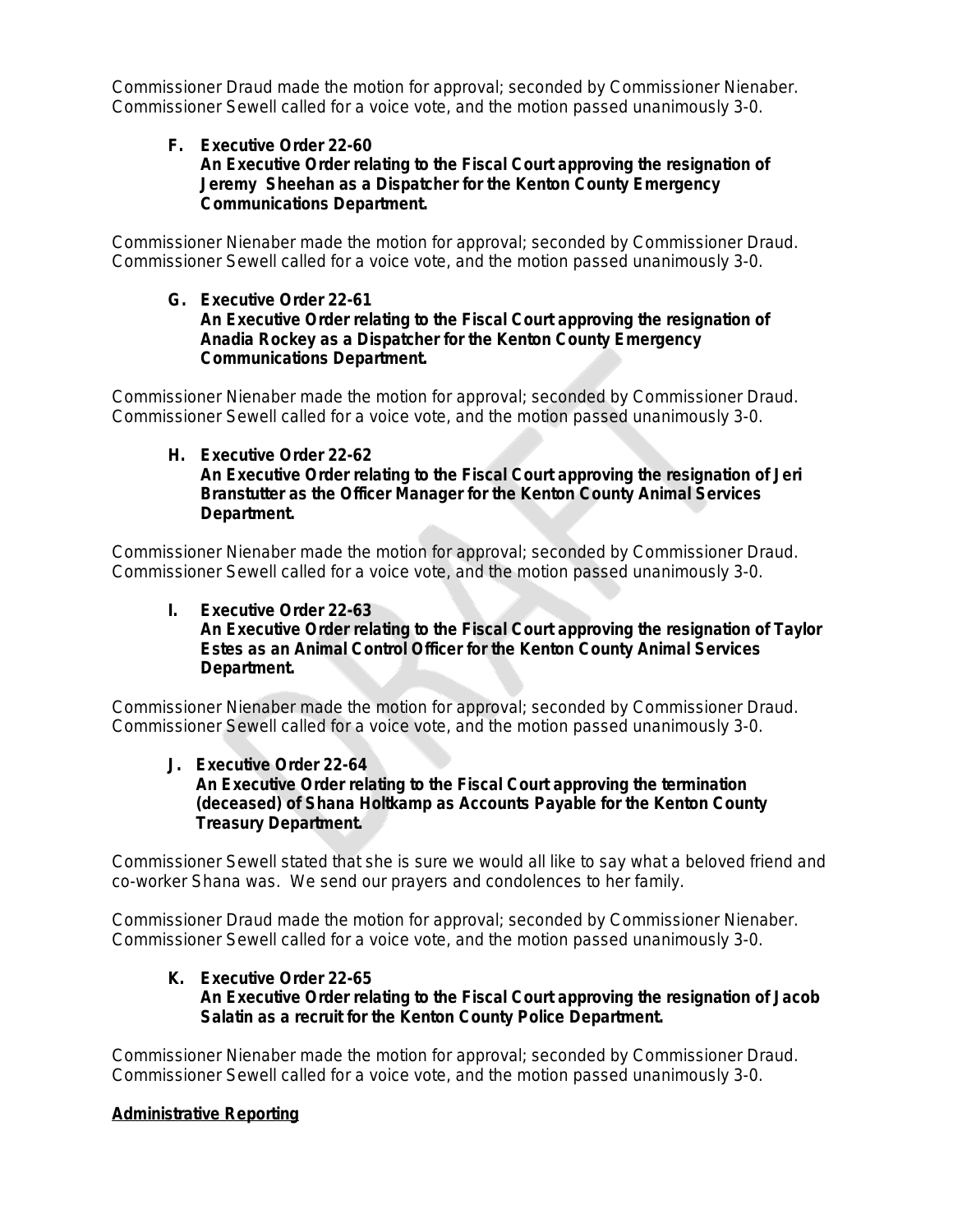## **Emergency Communications**

Assistant Director David Leonard stated that they recently were audited by the International Standards Organization (ISO). Their purpose is to set insurance rating prices with cities with fire service, etc. Out of a possible ten points that they could have received, they received 9.9 points. The .1 that did not receive was because they did not have an in house redundant notification system. They have two vendors, but do not have the system. That did not fall under the ISO's guidelines. That is the best score they have received in quite some time.

Commissioner Draud stated that he called the Dispatch Center recently, and the operator did a great job, but did speak to fast, which made it hard for him to understand. He just wanted to pass along the comment.

Mr. Leonard stated that he would look into this for him.

Commissioner Nienaber congratulated them on an excellent audit.

## **Detention Center**

Jailer Fields stated that he would like to thank the Fiscal Court for approving the Resolutions tonight. He believes it will do a lot for the hard working deputies. Last Monday, they had the honor of hosting the Denver, Colorado County Sheriff and the City of Denver Public Safety Executive Director to the Detention Center to see how they do their medically assisted treatment. It went very well. For a City like that to come in here to our small town to see what we are doing is amazing. What is being done in our Detention Center is nationally recognized. The Sheriff of Denver, Elias Diggins, was also one of the former Presidents of the American Jail Association. He commented that he had been to jails from one end of the country to the other, and was very impressed with what he saw inside our jail. These men and women work hard every day, and it is seen and appreciated, and the thanks the Fiscal Court for all of their support.

## **Police Department**

Chief Jones stated that he would like to thank the Fiscal Court for the very kind acknowledgement of Police Week here in Kenton County. This is a very special time of the year for all of us involved in law enforcement, and the support means the world to them. Also, he is very pleased to report that their two lateral officers have started, and are in the field training phase currently. They are optimistic that each of these officers will be on solo patrol within the next few weeks.

Chief Jones then stated that he would like to mention their QRT Officer Michael Richman. Mike took over as the QRT Specialist a few months ago, and at that time he advised him that they needed something more in Kenton County than what QRT had traditionally been. He is satisfied to report that Mike has certainly done just that. Mike has, and is continuing to develop a treatment and recovery network with a multitude of resources. He has become their own QRT Rolodex and they could not be happier with what he has developed. He would like to have Officer Richman come to a Fiscal Court meeting to report sometime soon.

## **Treasury**

Treasurer Roy Cox asked that the records reflect that the April 2022, Financial Reports have been submitted.

## **County Attorney** '**s Report**

County Attorney Stacy Tapke had nothing to report.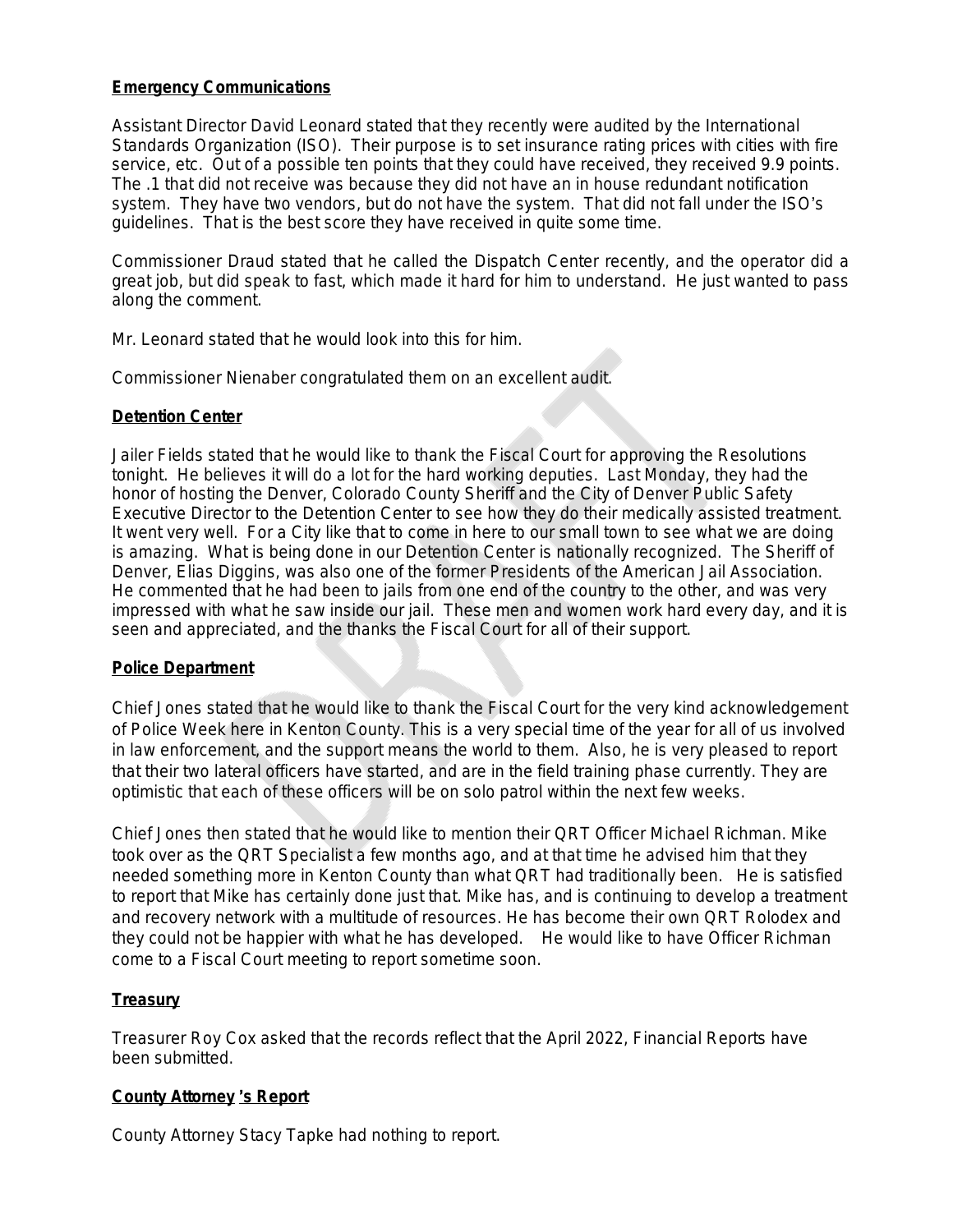## **Commissioners** ' **Reports**

## **Commissioner Jon Draud**

Commissioner Draud asked Joe Shriver to bring them up to date on the new software for the realtors?

County Administrator Joe Shriver answered that they did meet with the City of Crestview Hills today. He knows they are in beta testing, and we still have end users giving us feedback on the structure of that.

Treasurer Roy Cox stated that it is very far along, and we are in the testing phase. We want to make sure it is correct and easy to use before it is used.

Commissioner Draud stated that he has told people that it would be finished in two months.

Mr. Shriver stated that he believes we are still very close to that date.

### **Commissioner Joe Nienaber**

Commissioner Nienaber thanked Commissioner Draud for his continued pressure on the highway department, and Nick Hendrix help in getting Dixie Highway resurfaced through Ft. Mitchell. He appreciates that this will eventually be done. Also, he appreciates everyone who was recognized tonight. He grew up in a family full of public servants, and has done everything except the Police side of all of this. He knows the dedication it takes, especially the ones who went down to Western Kentucky after catastrophic events. Lastly, for anyone on the ballot for Tuesday, as someone who has done this for a long time, it is something that is not taken lightly. He wishes everyone luck.

Commissioner Sewell stated that early voting starts Thursday from 7:30 a.m. to 4:00 p.m., and continues on Friday and Saturday.

#### **Commissioner Beth Sewell**

Commissioner Sewell had nothing to report.

#### **Executive Session**

**A. Discussion per KRS 61.810 (B) pertaining to the potential acquisition or sale of real estate.**

Commissioner Draud made the motion for approval of Executive Session; seconded by Commissioner Nienaber. Commissioner Sewell called for a voice vote, and the motion passed unanimously 3-0.

Commissioner Draud made the motion for approval to return from the Executive Session; seconded by Commissioner Nienaber. Commissioner Sewell called for a voice vote, and the motion passed unanimously 3-0.

## **Adjournment**

Having completed all business before the Court, Commissioner Draud offered a motion to adjourn which was seconded by Commissioner Nienaber. Commissioner Sewell requested a voice vote whereupon all members present voted in the affirmative with a 3-0 vote.